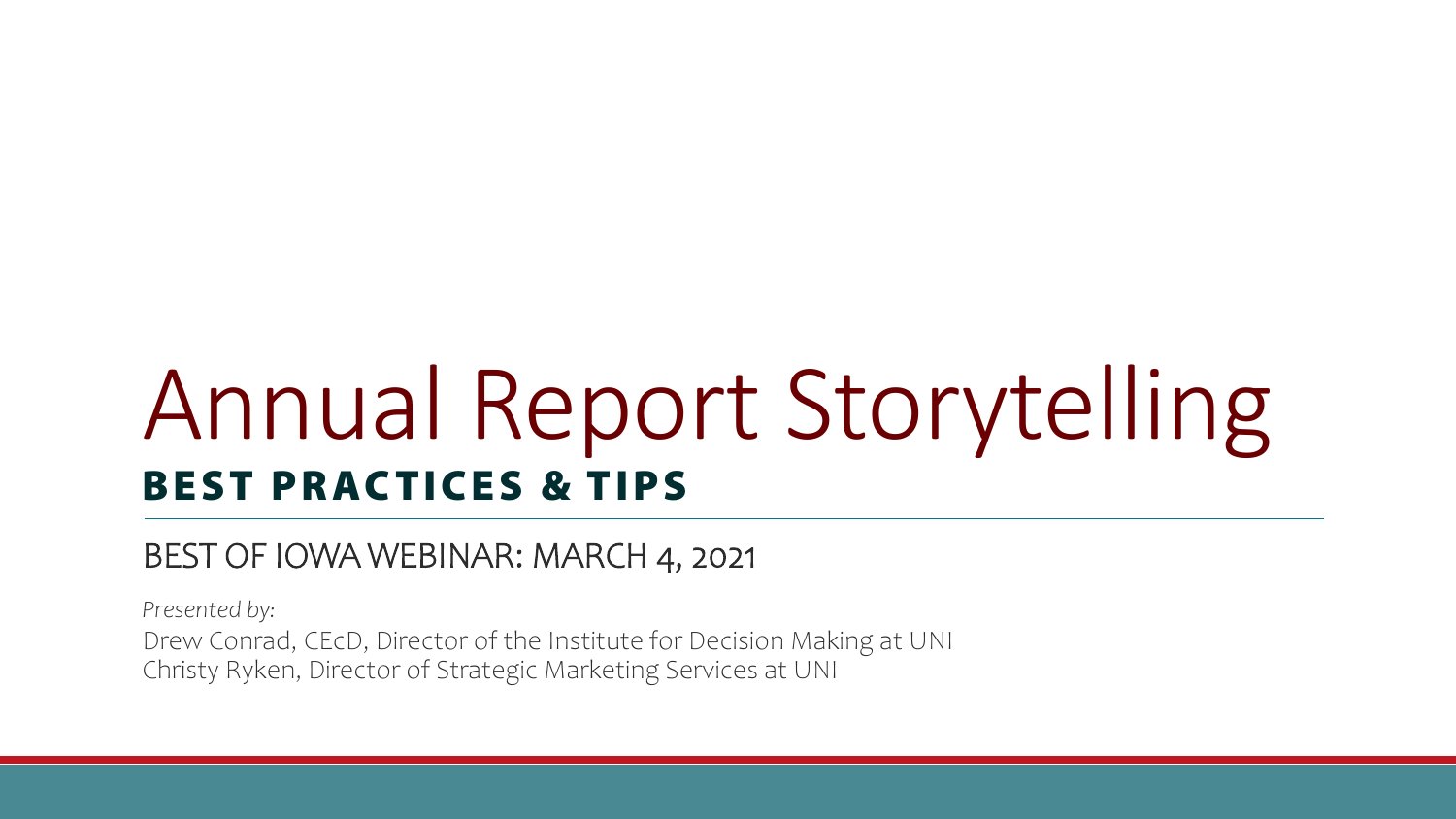

#### *Current State of Key Employers*

- Where are they at in the life cycle of their primary product/service?
	- **Emerging, Growing, Maturing, Declining**
- Are they innovating?
	- Have they introduced any new products/services/capabilities over the last three years?
	- Are they planning to introduce any new products/services/capabilities in the next two years?
- How is the stability of their ownership and management?
	- Has company ownership or management changed?
	- Do they have a succession plan in place?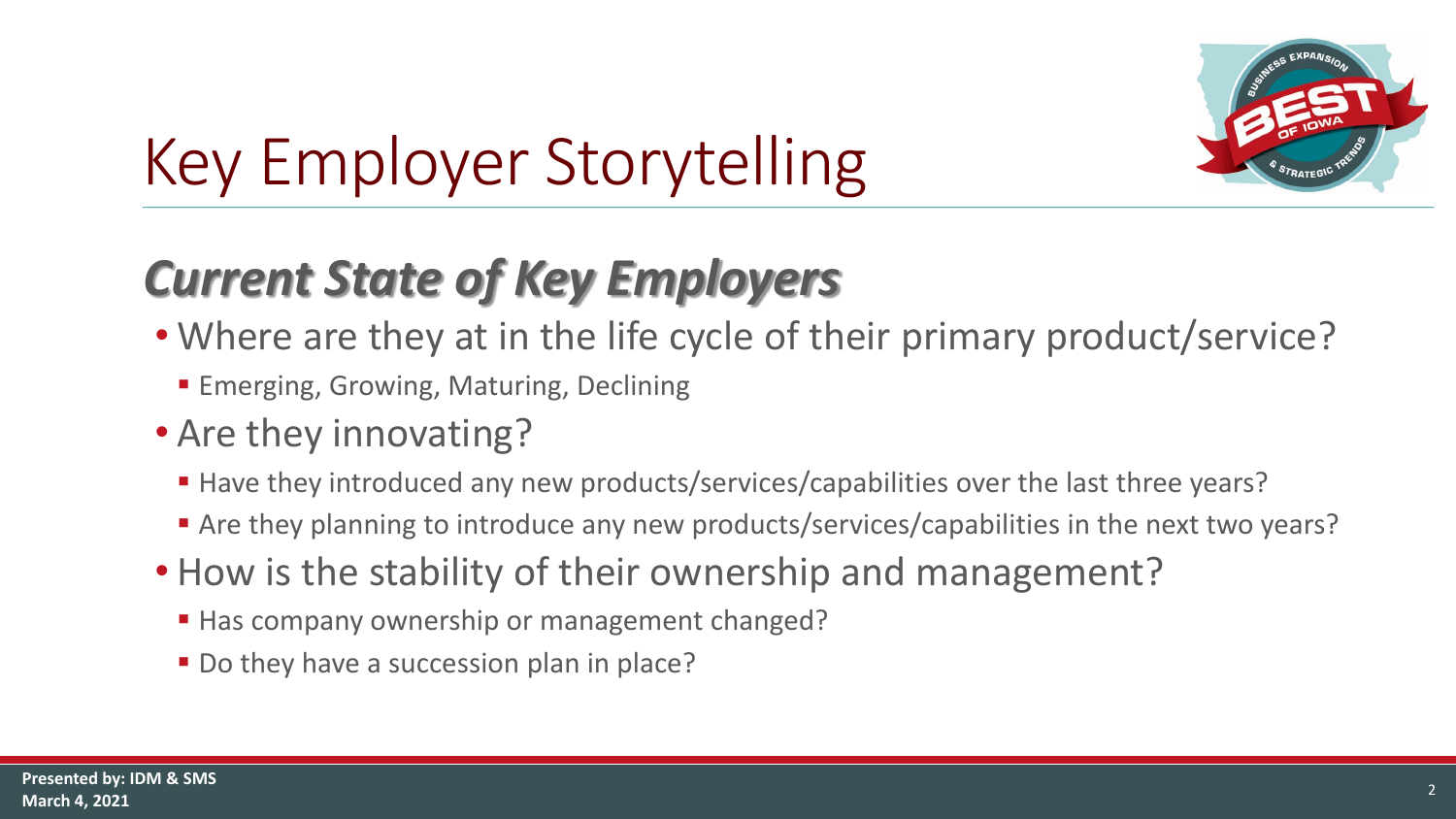

#### *Potential Opportunities to Focus On*

- Any potential expansion opportunities?
	- Does the company have any plans to expand in the next three years?
		- >Total investment
		- $\blacktriangleright$  Investments in equipment/technology and/or real estate
		- Number of jobs added / lost
		- $\blacktriangleright$  Facility size increase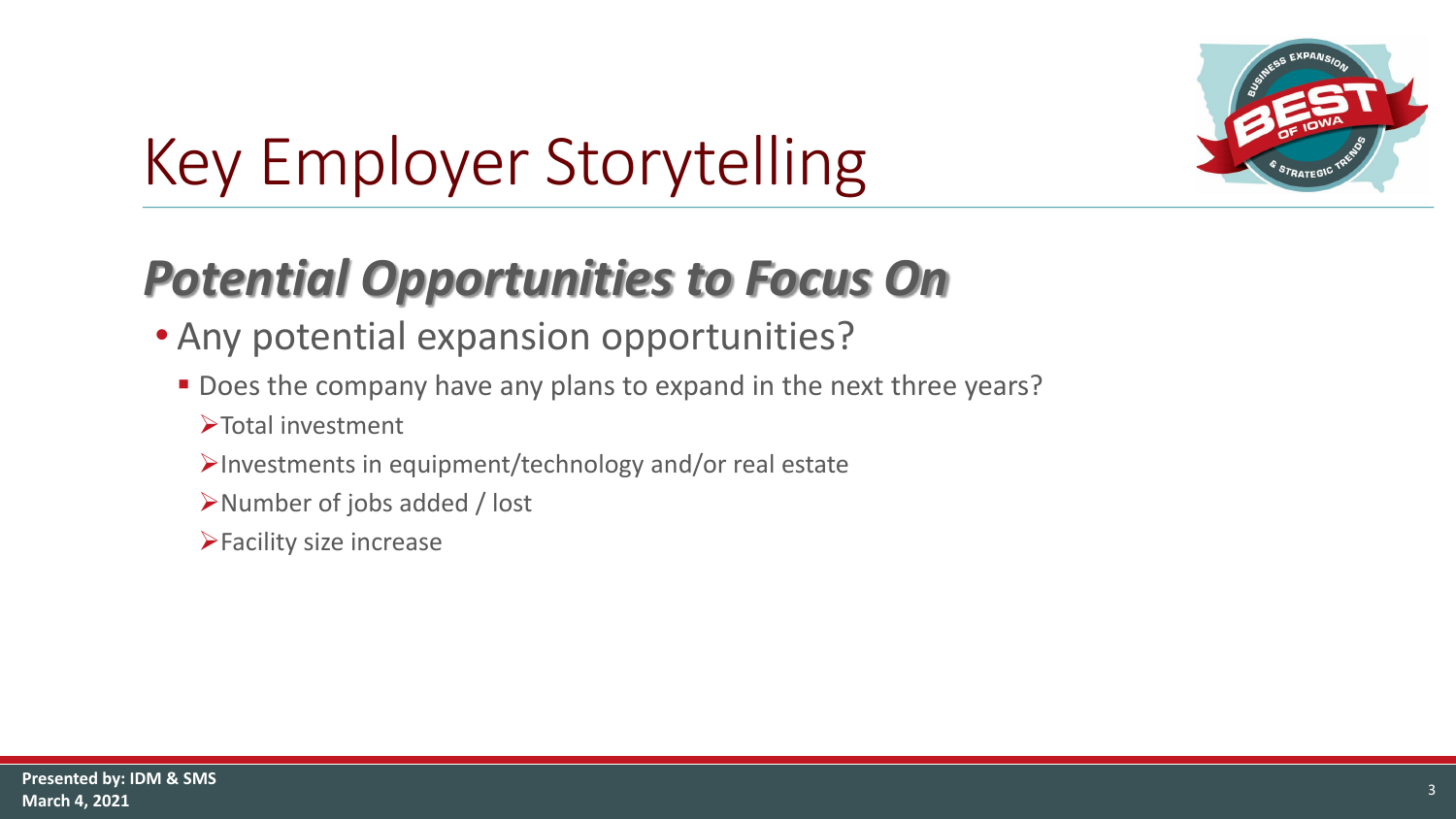

#### *Potential Challenges to Focus On*

- Any challenges?
	- **Financial and COVID recovery** 
		- Any companies experiencing financial stress?
		- Any negative supply chain disruptions in past year or anticipated for upcoming year?
			- Will disruption slow or halt delivery of any products/services to customers?
			- What products/components/services are most disrupted or impacted?
			- Any customers slowing the delivery/acceptance of products/services that impact cash flow?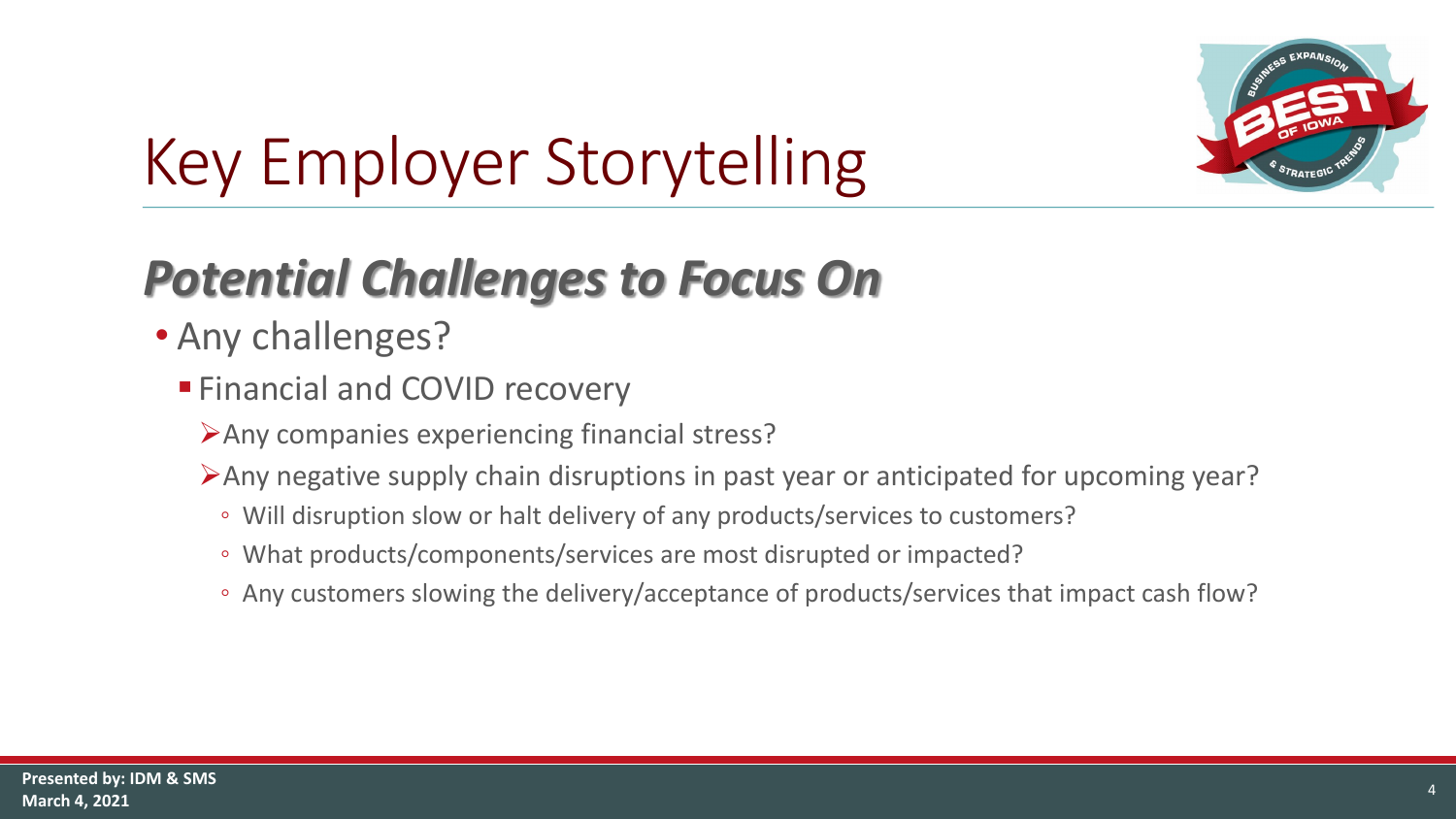

#### *How Do We Compare to Iowa Statewide?*

- Higher/lower percent of……..
	- Growing/emerging and maturing/declining companies
	- Companies introducing new products/services
	- **Expansions**
- Similar or different types and level of challenges?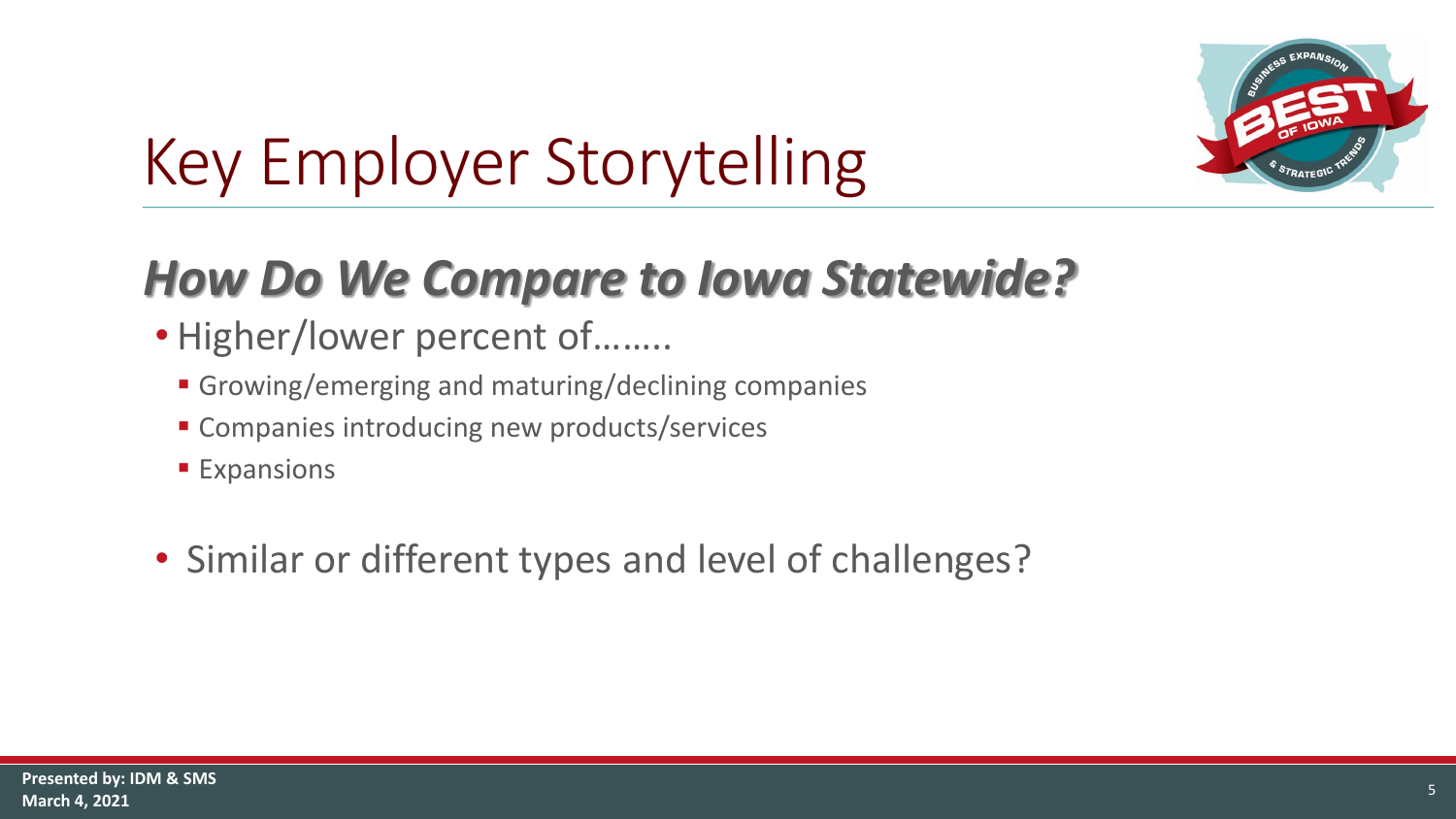

### Visual Storytelling Tips

#### *Incorporate visual elements like infographics, SmartArt & graphs whenever possible*

- Use a design-friendly program like Adobe Suite programs or MS Publisher or PowerPoint
- Customize colors & fonts to match your organization's brand
- Convert graphs/tables to infographics where possible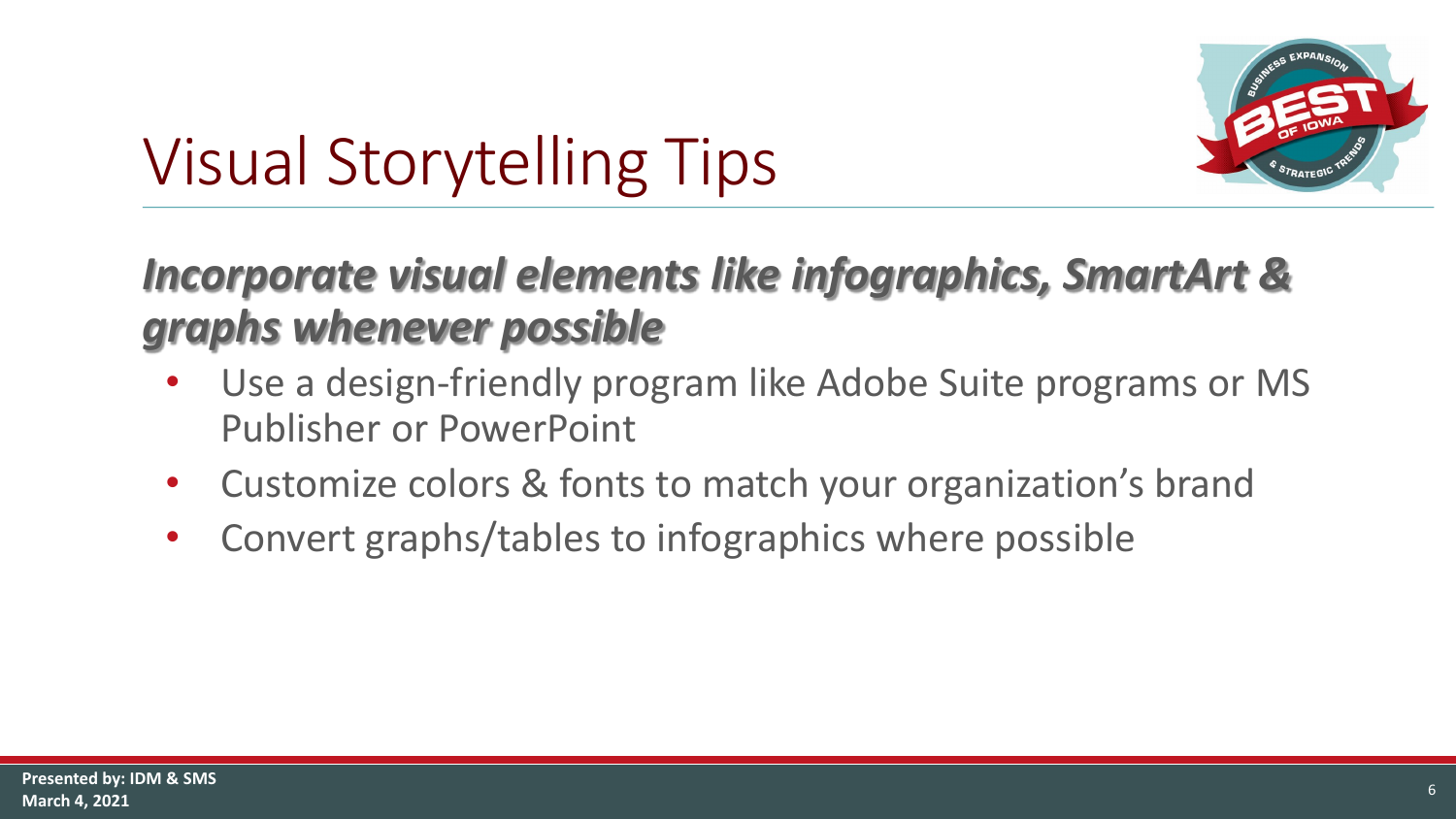

#### Graph Customization





**Company Life Cycle**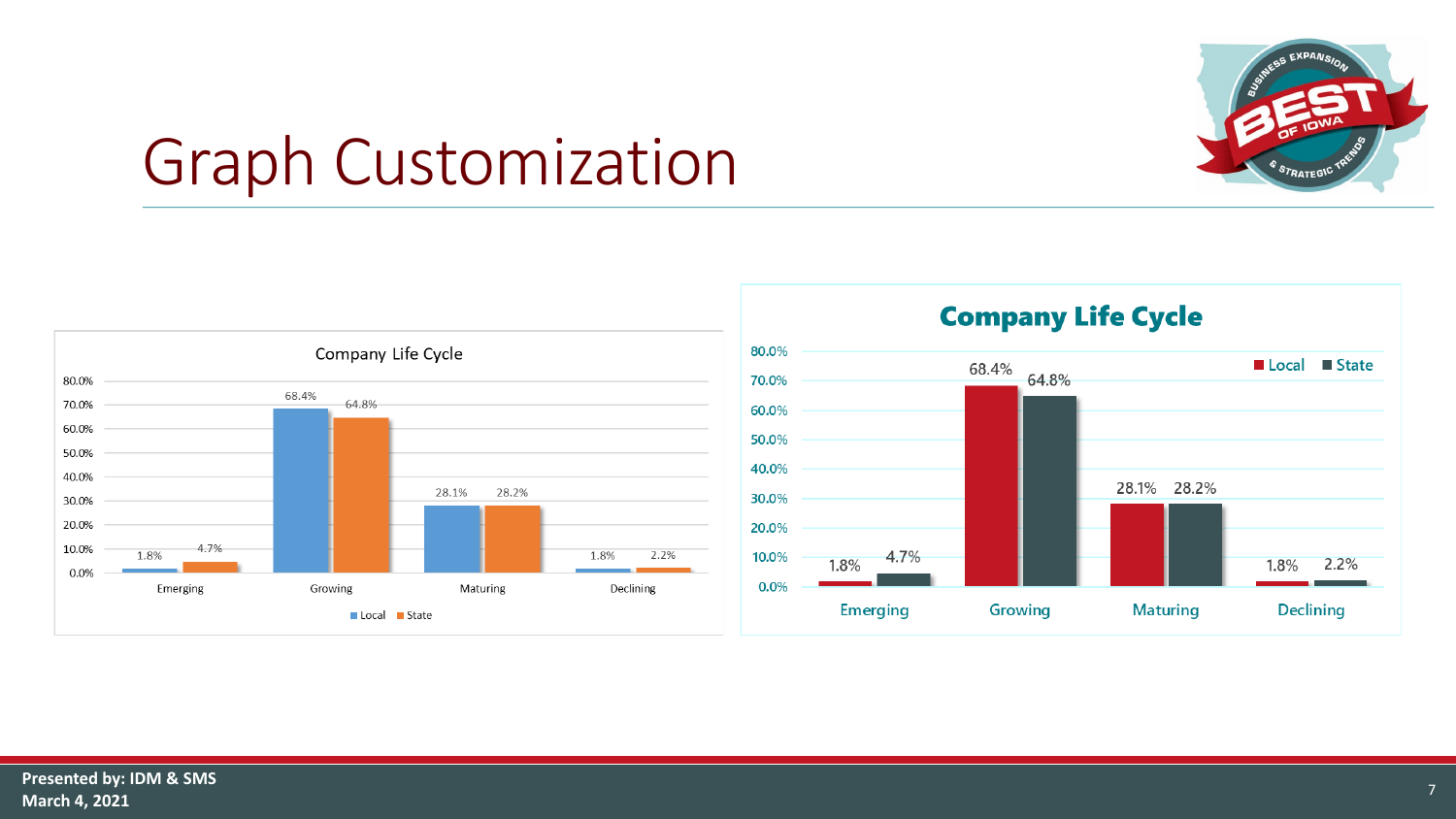

#### Infographic vs Graph/Table



|                  | <b>Local</b> | <b>State</b> |
|------------------|--------------|--------------|
| <b>Emerging</b>  | 1.8%         | 4.7%         |
| <b>Growing</b>   | 68.4%        | 64.8%        |
| <b>Maturing</b>  | 28.1%        | 28.2%        |
| <b>Declining</b> | 1.8%         | 2.2%         |

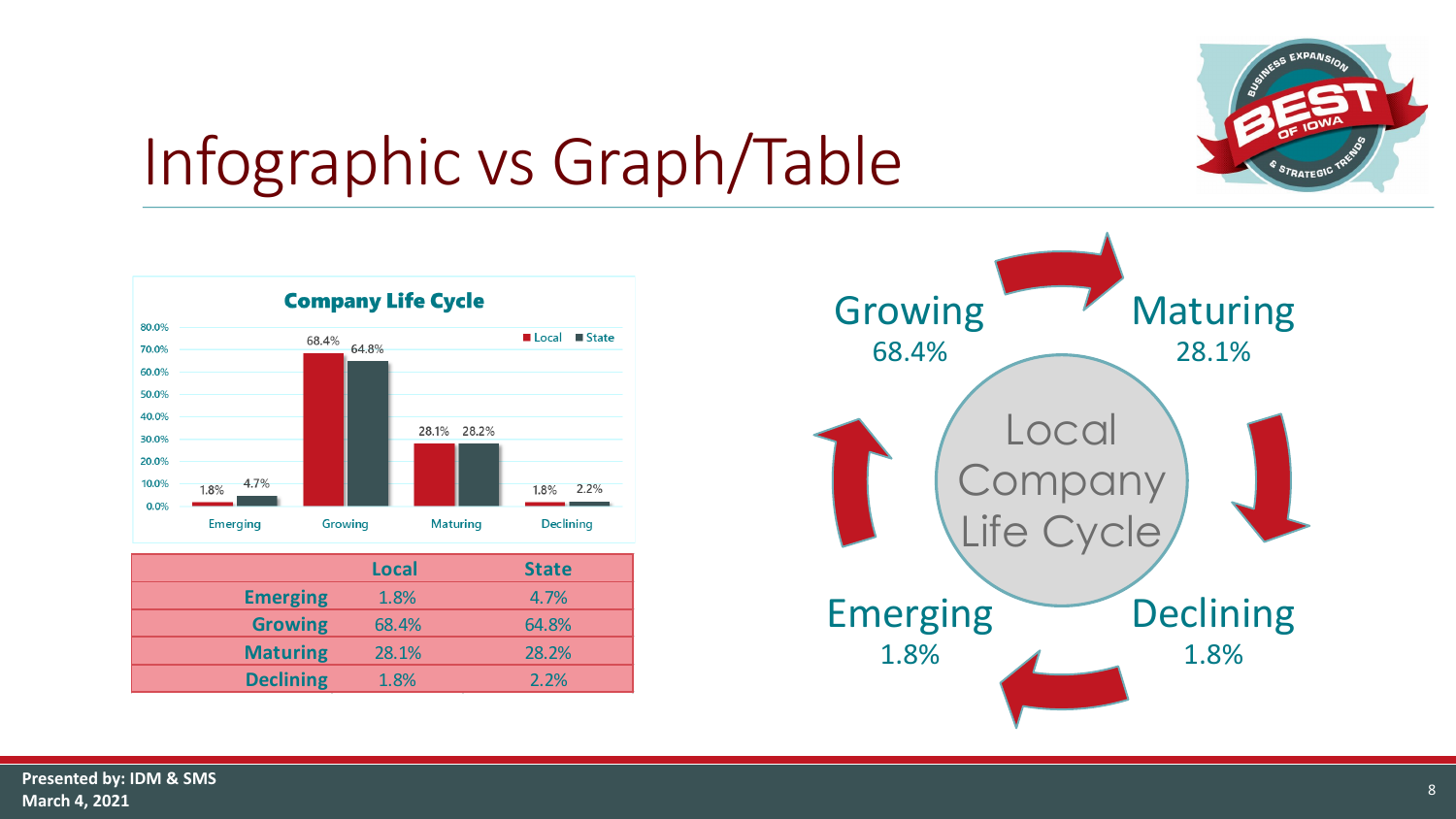

#### Infographic vs Graph